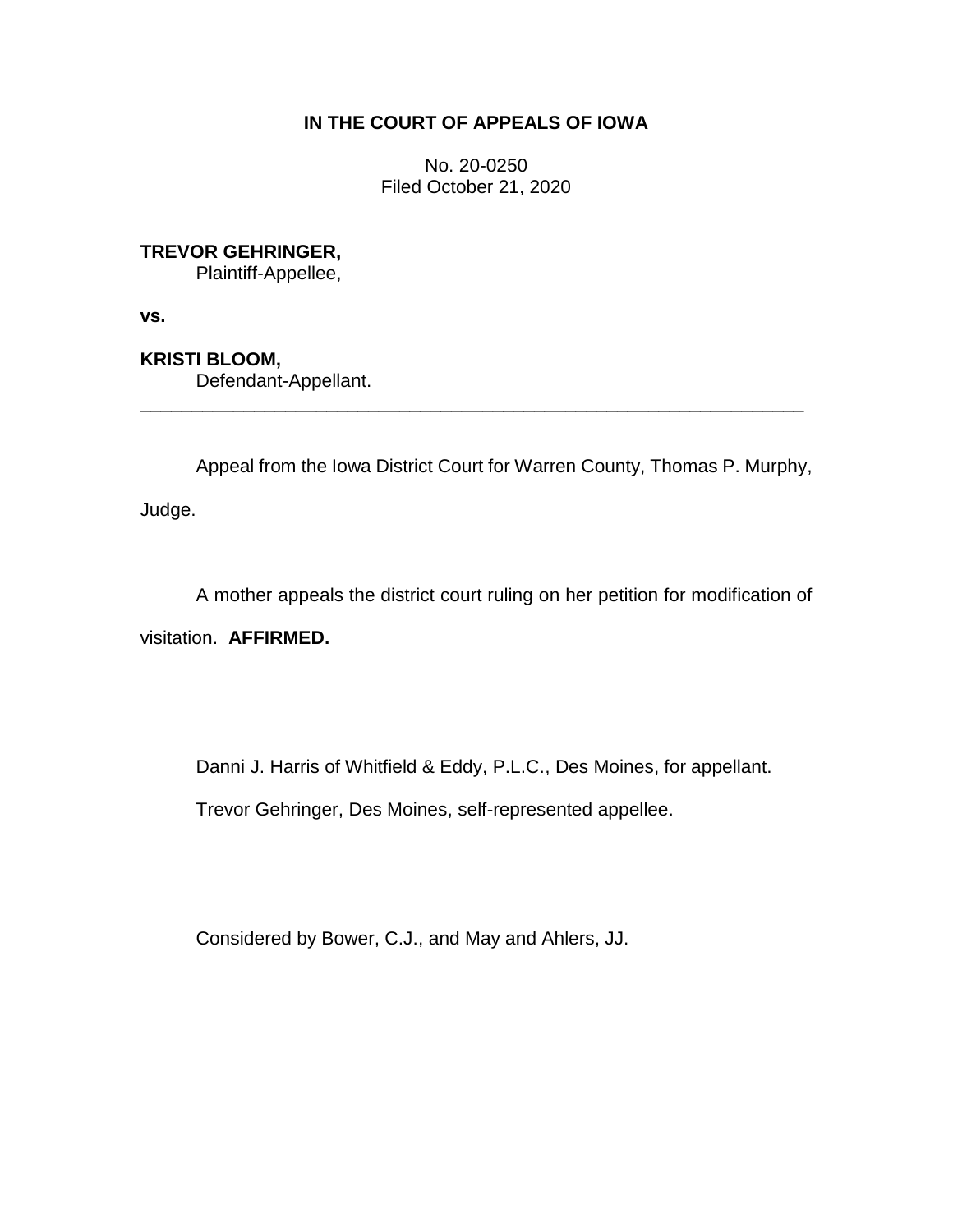#### **BOWER, Chief Judge.**

 $\overline{a}$ 

Kristi Bloom appeals the district court's denial of her requested modification of visitation for her child with Trevor Gehringer. We affirm.

#### **I. Background Facts & Proceedings**

Bloom and Gehringer are the parents of one child, A.G., born in 2009. Custody of the child is governed by a 2012 custody decree, as modified by a stipulated decree in October 2017. The parents have joint legal custody of the child, and the mother has physical care, subject to the father's visitation.<sup>1</sup> The parents currently live in separate communities approximately twenty minutes apart. The child attends school in the mother's community. Under the 2017 decree, the father's parenting time was on a two-week rotation: in week 1, the father received overnight visitations on Tuesdays and Wednesdays; in week 2, he received Tuesdays, Fridays, and Saturdays. The modified decree further stated, if "the minor child's [activity] interferes with this visitation" then the father would have another overnight or weekend visitation when the activities would not interfere.

As the child has gotten older, extracurricular activities have impacted the father's visitation times. The child had extracurricular classes scheduled on Monday, Wednesday, and Thursday evenings and frequently had additional practices or competitions on the weekends. Bloom provided the child's transportation to almost all practices and competitions. At some point, the child began to have Thursday overnights with Gehringer.

<sup>&</sup>lt;sup>1</sup> The father lives with his significant other and their two young children.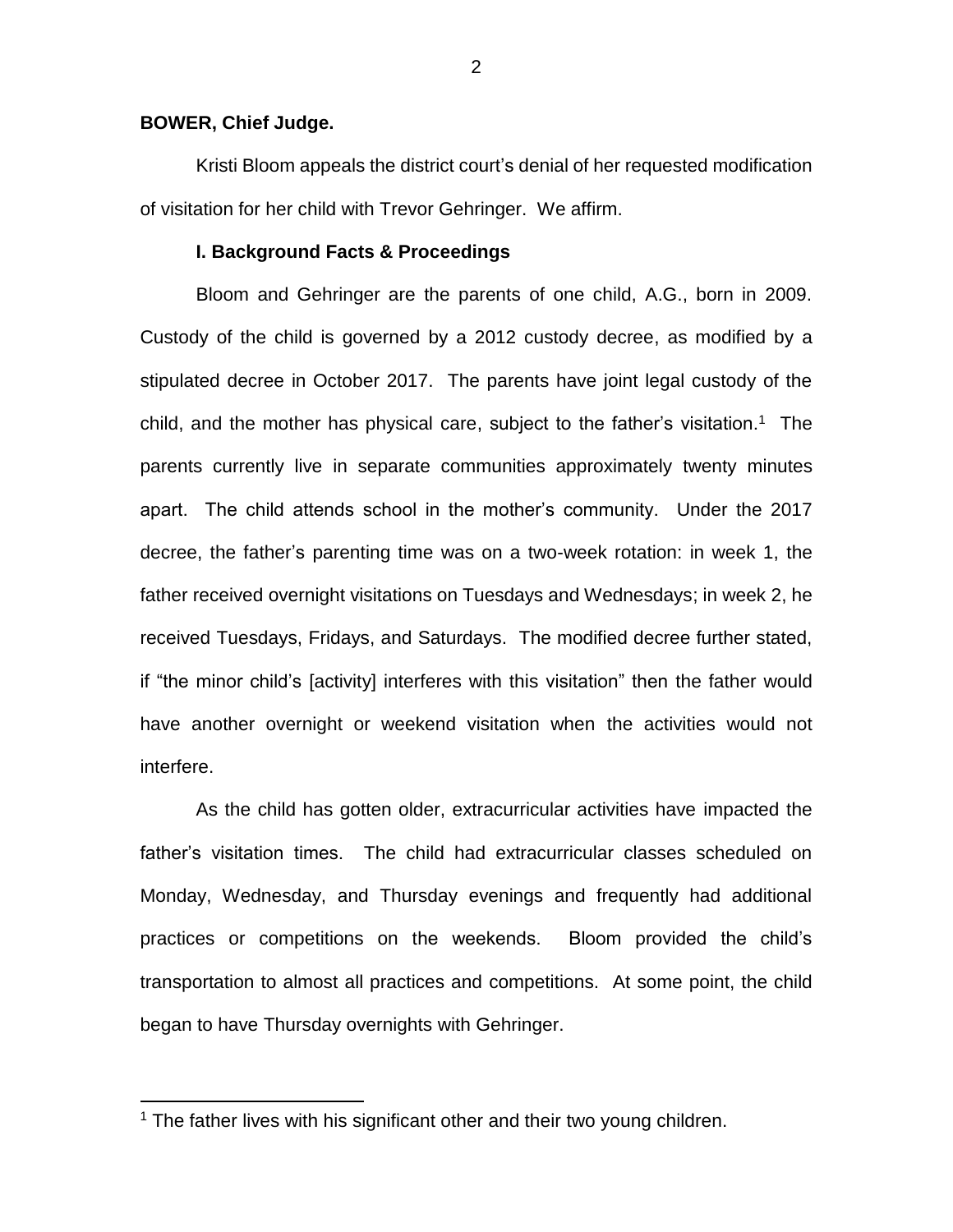In February 2019, Bloom filed a petition to modify custody. Bloom alleged Gehringer's arrest for operating while under the influence, late returns from visits, and communication and co-parenting problems with Gehringer constituted a material change in circumstance. Bloom requested all weekday overnight visitation be eliminated.

Gehringer counterclaimed, asking for physical care of the child. At trial, Gehringer withdrew his physical care request and asked the court to enforce the 2017 modification. Gehringer alleged Bloom interfered with his parenting time, promoted parental alienation, and had misused the legal system. He expressed the opinion Bloom took the child to weekend extracurriculars "to keep [the child] out of my household."

#### **II. Relevant Decree Provisions**

The original 2012 decree addressed the parties' rights and responsibilities as joint legal custodians relating to extracurriculars in multiple provisions.

(b) Both parents shall participate equally in the rights and responsibilities of legal custodians, including but not limited to decisions affecting the child's . . . extracurricular activities.

(c) The parties shall consult with each other with respect to the education . . . extracurricular activities, and all other matters related to the child, whose well-being and development shall at all times be the paramount consideration to the parties. . . .

(d) Involvement in educational matters will include notice and an opportunity for discussion and consulting in enrollment and participation in all extracurricular activities. . . .

(e) Involving extracurricular activities, the parties shall notice each other and provide an opportunity for discussion and consulting in enrollment and participation of all extracurricular activities.

The 2017 stipulated modification also addressed the child participating in

extracurricular activities, including a provision stating, "If the minor child's

[extracurricular] interferes with this visitation, then [Gehringer] shall have visitation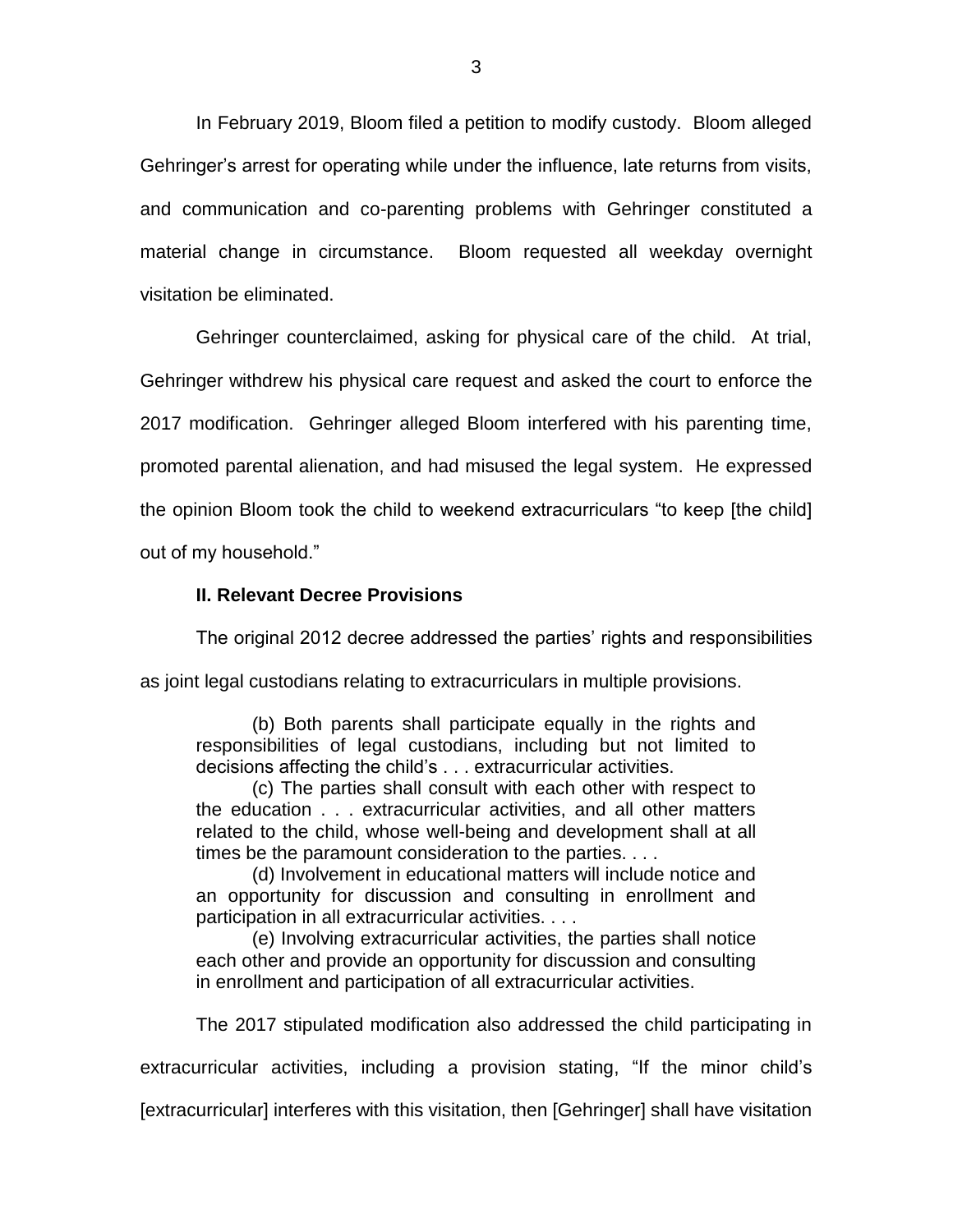on the overnight in which the child has no [extracurricular] commitments during [his] time." This provision was included in both the weekday and weekend visitation stipulations. The 2017 modification also provided Gehringer would take the child to weekend practices and Bloom would take the child to competitions, with Gehringer to make up parenting time the following weekend.

#### **III. Standard of Review**

 $\overline{a}$ 

"Our review of a modification proceeding is de novo in light of the fact the case was heard in equity." *Christy v. Lenz*, 878 N.W.2d 461, 464 (Iowa Ct. App. 2016). The party seeking to modify visitation must show a material change in circumstances since the decree and that the requested change is in the best interests of the child. *Id.*

We review the entire record and adjudicate the issues properly presented anew.<sup>2</sup> *See In re Marriage of McDermott*, 827 N.W.2d 671, 676 (Iowa 2013). However, because the district court had the opportunity to hear the evidence and view the witnesses firsthand, we give weight to the district court's findings, especially concerning the credibility of witnesses, even though they are not binding. Iowa R. App. P. 6.904(3)(g); *see In re Marriage of Harris*, 877 N.W.2d 434, 440 (2016).

 $2$  The father filed a statement agreeing with the modification order, but chose to not file an appellate brief. *See White v. Harper*, 807 N.W.2d 289, 292 (Iowa Ct. App. 2011) (noting an appellee failing to file a brief does not require reversal, but "we will not search the record for a theory to uphold the decision of the district court").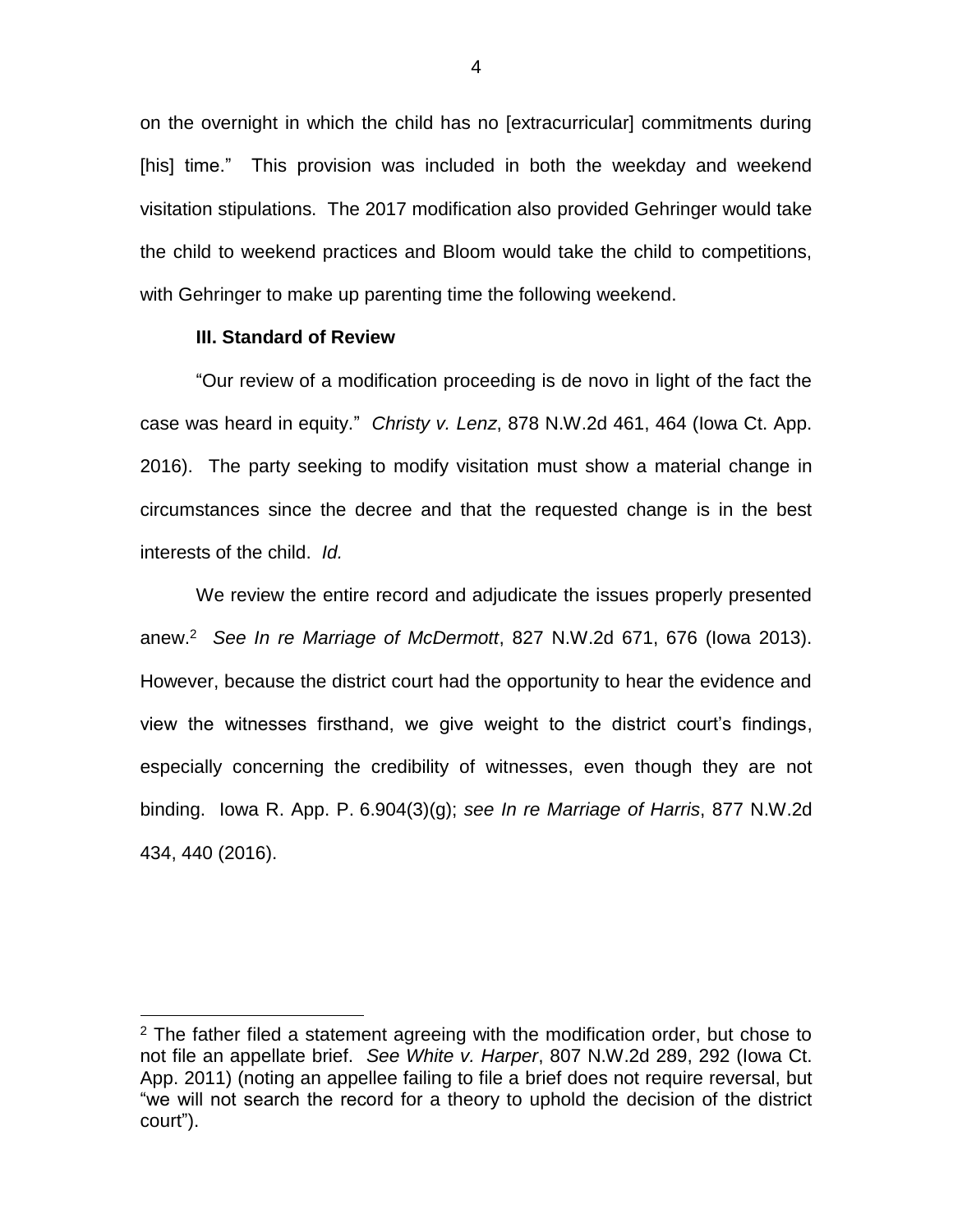### **IV. Analysis**

"The objective of a physical care determination is to place the child[ ] in the environment most likely to bring [the child] to health, both physically and mentally, and to social maturity." *In re Marriage of Hansen*, 733 N.W.2d 683, 695 (Iowa 2007). The legislature directs the courts to,

insofar as is reasonable and in the best interest of the child, . . . order the custody award, including liberal visitation rights where appropriate, which will assure the child the opportunity for the maximum continuing physical and emotional contact with both parents . . . , and which will encourage parents to share the rights and responsibilities of raising the child unless direct physical harm or significant emotional harm to the child . . . is likely to result from such contact with one parent.

Iowa Code § 598.41(1)(a) (2019).

 $\overline{a}$ 

On appeal, Bloom requests a reduction in Gehringer's parenting time based on Gehringer's driving infraction and alcohol use, his lack of support of the child's extracurricular activities, and communication problems between the parties.

The district court found Gehringer's driving infraction and alcohol use did not warrant a change in visitation. At trial, Gehringer admitted to the driving offense and past alcohol use. He and his significant other testified about his treatment programs and his sobriety of more than a year. Given Gehringer's successful completion of treatment and continuing sobriety, we do not further modify the decree based on this claim.

Next, the district court addressed the extracurricular schedule conflict.<sup>3</sup> The court found that although the extracurriculars were contemplated in the 2017

 $3$  The court also addressed Bloom's "late return" complaint, ordering Gehringer to take the child to school in the mornings after his visits instead of return the child to the mother's home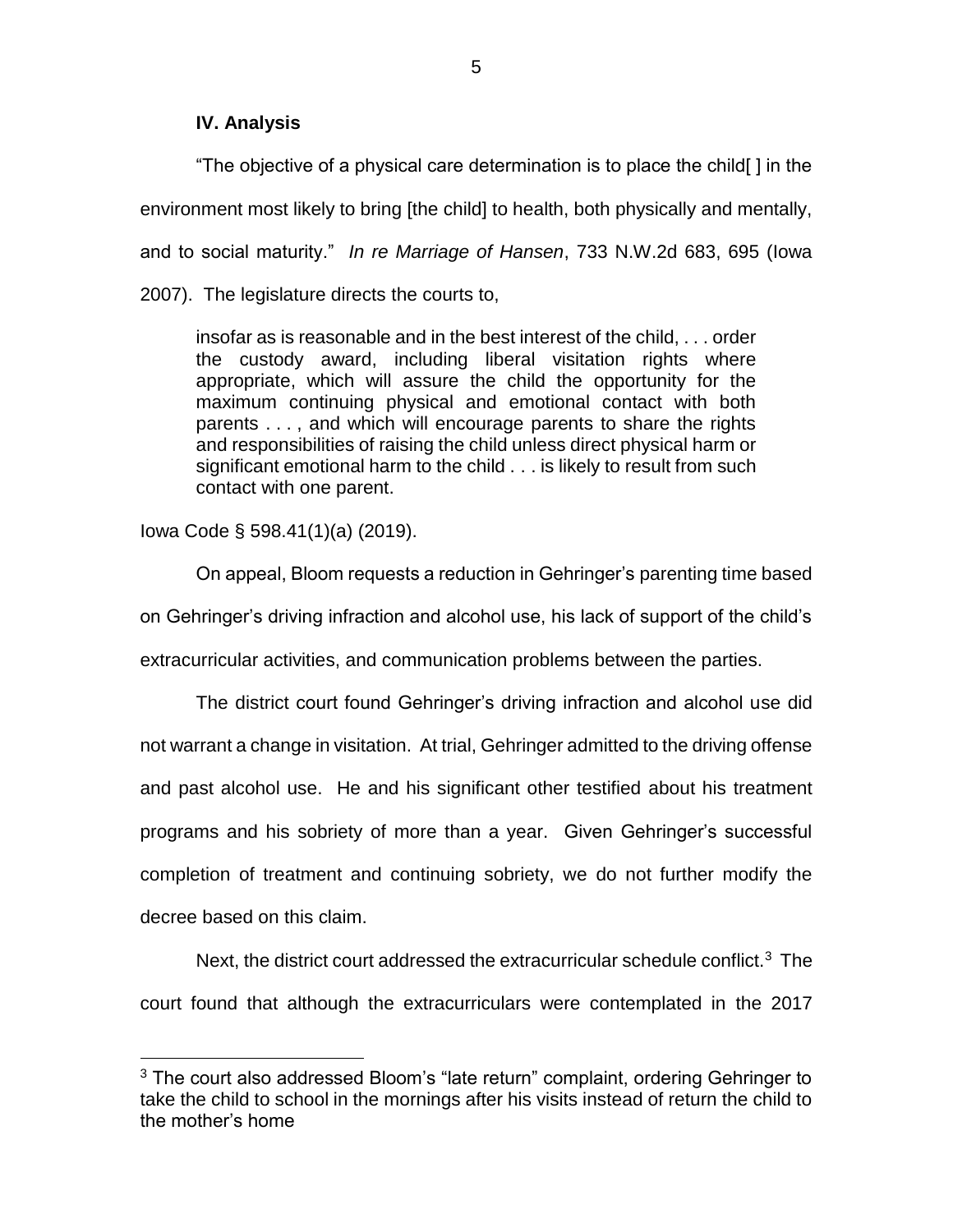modification, the extent of the interference with Gehringer's visitation was not. As a result, the district court modified the visitation schedule. The court ordered visits with Gehringer be on Monday after the child's activities to Wednesday morning, when the father would take the child to school.<sup>4</sup> The child was also to spend two of every four weekends with the father.

Bloom seeks the end of all midweek visitation. Bloom enrolled the child in classes during the week without consulting Gehringer. Her scheduling reserved only one weekday night for Gehringer without classes, despite the clarity of the stipulated decree regarding the extracurriculars and Gehringer's visitation. She testified of the child's love of the activity and is protective of the child's participation, taking the child to competitions and practices on both her and Gehringer's weekends.

Gehringer agreed the child loves the activity, but testified he would prefer to reduce the time the child spent at the activity. He opined the child's busy schedule could have a negative effect on the child's schoolwork.<sup>5</sup> Gehringer often does not attend or show interest in the child's competitions and prefers the child to be focused on his family during visits.

While the child's extracurricular participation has increased, the parents have not established in this case the increase was not within the court's contemplation in the 2017 modification. As a child grows older, they often become involved in various extracurricular activities that may make visitation challenging.

 $\overline{a}$ 

<sup>&</sup>lt;sup>4</sup> The child's activities on Monday ended earlier in the evening than on Thursday. <sup>5</sup> Gehringer has not been active with the child's schooling, not knowing who the child's teacher was, which subjects the child needed tutoring for, and had not attended any school conferences.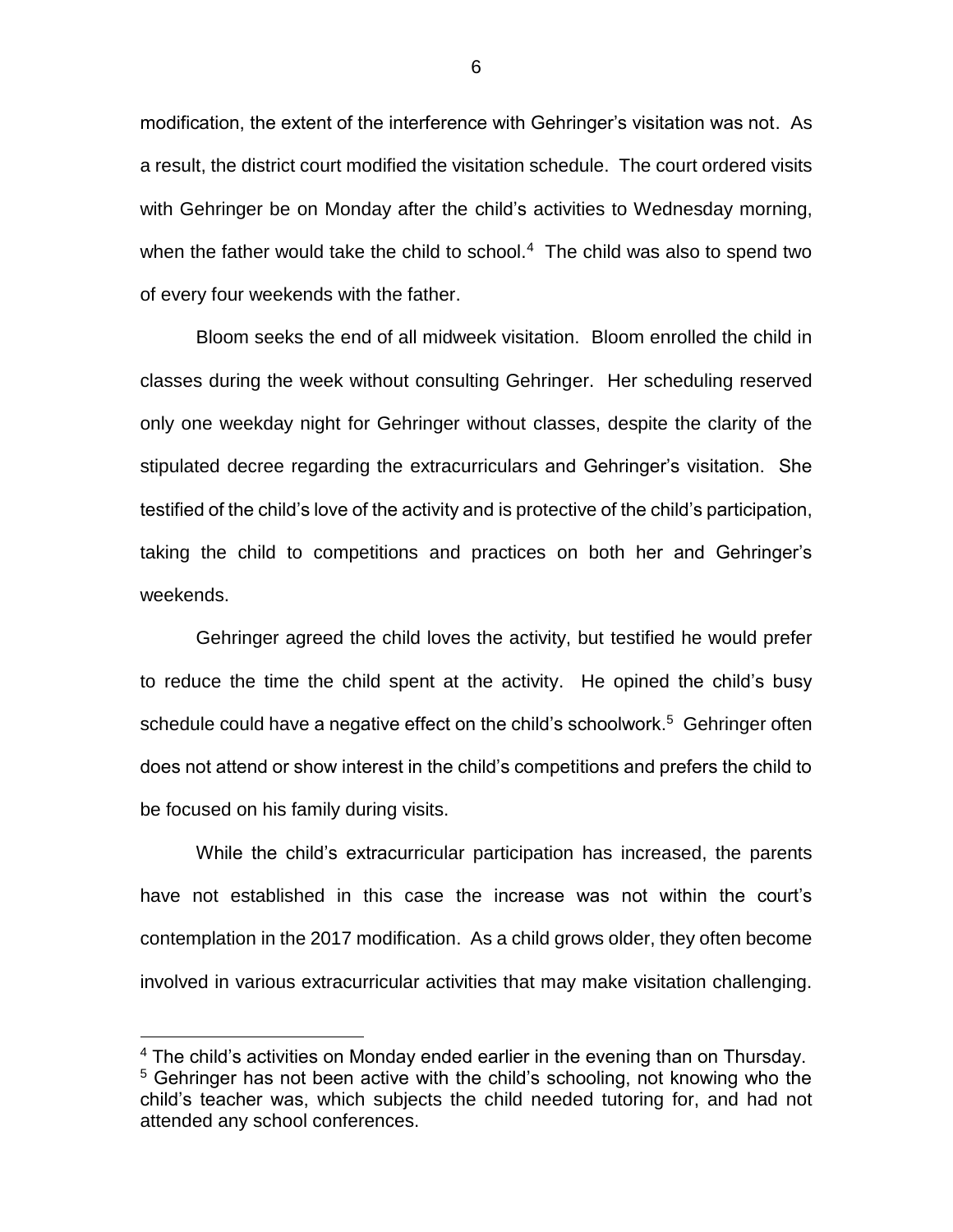The heightened involvement may or may not constitute a material change in circumstances meriting a modification to the custody decree, depending on each case's circumstances. *See Anderson v. Trampe*, No. 13-0844, 2013 WL 5758648, at \*1 (Iowa Ct. App. Oct. 23, 2013).

Regarding the parents' failure to communicate effectively, we note Gehringer does not reliably respond to Bloom's messages and will block electronic communications from her when he feels they are too frequent. He also fails to communicate plans which might affect the child's visits and other important information to Bloom. For her part, Bloom fails to limit her communications to what is necessary and tries to exert control over Gehringer's time with the child.

The parties' communication problems combined with their failure to work together are sufficiently disruptive to constitute a material change in circumstances. The variable nature of Gehringer's alternating weeks visitation night under the 2017 modification requires good communication and participation by both parties in scheduling the child's classes. Neither party has shown they can or will work together as necessary to abide by their agreement, allow the child's extracurriculars, and maximize the child's continuing contact with both sides of the family. Therefore, we find the district court's modification of the 2017 decree was appropriate.

We reject Bloom's visitation modification proposal to eliminate weekday visitation. It is not in the child's best interests to go without seeing Gehringer for up to two weeks at a time, particularly in light of the frequency of interruptions on his weekend visits due to extracurricular practices, competitions, and time the child spends with friends.

7